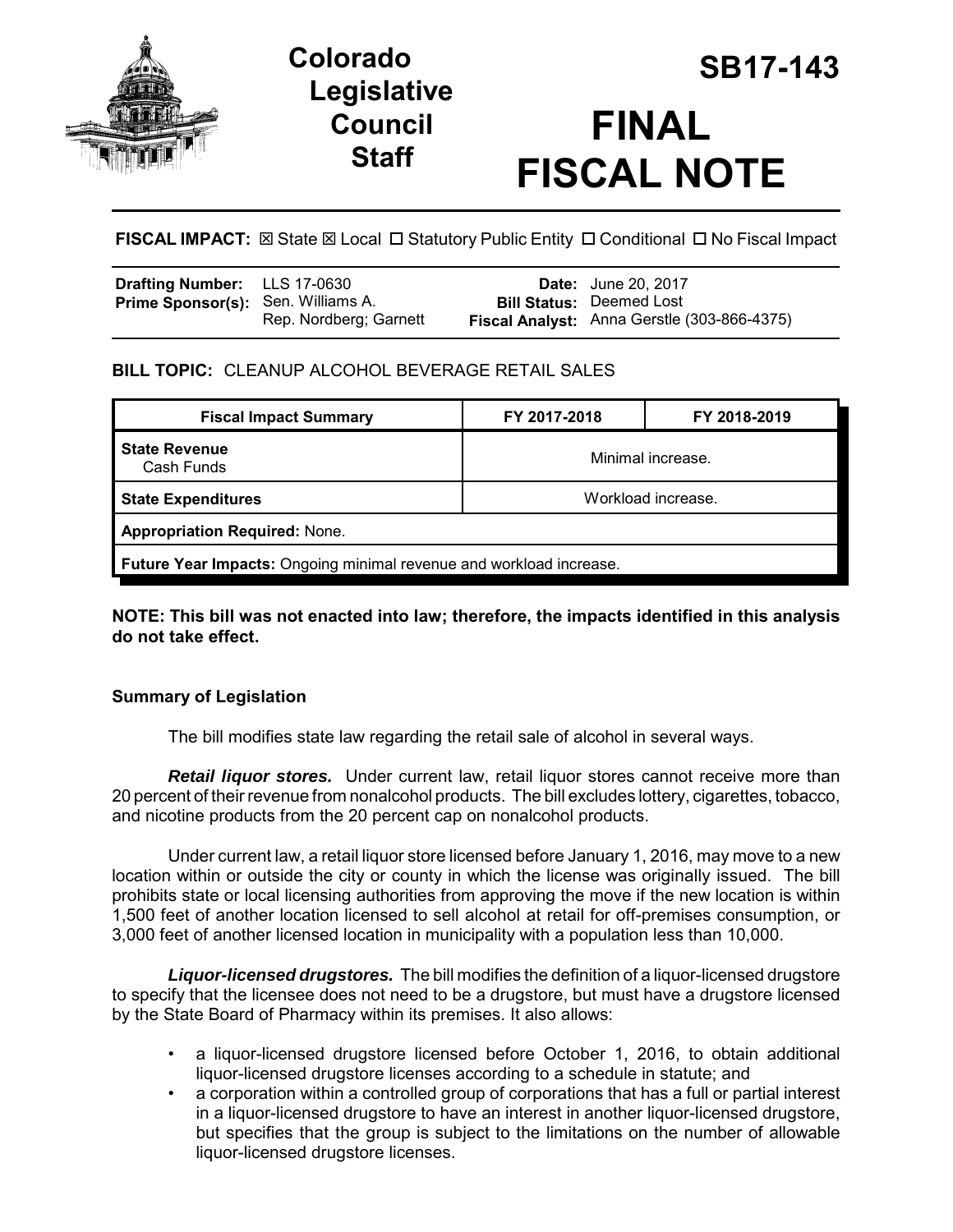#### *Other provisions.* The bill also:

- removes the requirement that consumers present a valid identification at retail liquor stores, liquor-licensed drugstores, and fermented malt beverage retailers;
- clarifies that employees of licensed taverns and lodging and entertainment facilities serving food who are under the age of the 21 may also serve alcohol;
- changes the hours of sale prohibition for fermented malt beverages from midnight to 8 a.m. to midnight to 5 a.m.; and
- excludes liquor-licensed drugstores from the prohibition on the use of ATMs to access cash benefits through the electronic benefits transfer service.

#### **Background**

Senate Bill 16-197 significantly changed the licensing of off-premises retail liquor sales, including:

- establishing radius requirements for any new retail liquor store, liquor-licensed drugstore, or other off-premises retail license;
- phasing in additional retail liquor store licenses available to a single owner, beginning January 1, 2017;
- removing the distinction between 3.2 beer and full-strength beer, beginning January 1, 2019;
- allowing a liquor-licensed drugstore licensee to obtain additional licenses by purchasing at least two retail liquor stores and applying to convert them to a new liquor-licensed drugstore license, subject to radius requirements;
- prohibiting employees under 21 years of age at taverns, retail liquor stores, and liquor-licensed drugstores from selling alcohol;
- requiring that 3.2 beer, retail liquor store, and liquor-licensed drugstore licensees verify consumers are over 21 years of age and that consumers present a valid identification card in order to purchase alcohol; and
- setting additional requirements for liquor-licensed drugstore licensees and allowing retail liquor stores to sell additional food and nonalcohol products.

#### **Comparable Crime**

Legislative Council Staff is required to include certain information in the fiscal note for any bill that creates a new crime, changes the classification of an existing crime, or changes an element of the existing crime that creates a new factual basis for the offense. The bill modifies unlawful acts related to hours of sale for fermented malt beverages; sale of alcohol by employees under 21 years of age at licensed taverns and lodging and entertainment facilities; and consumer identification requirements for the sale of alcohol for off-premises consumption. Because these changes restore laws that were in effect prior to July 1, 2016, when SB 16-197 went into effect, the fiscal note assumes any change in the number of cases will be negligible and that there will be no tangible impact to the court system.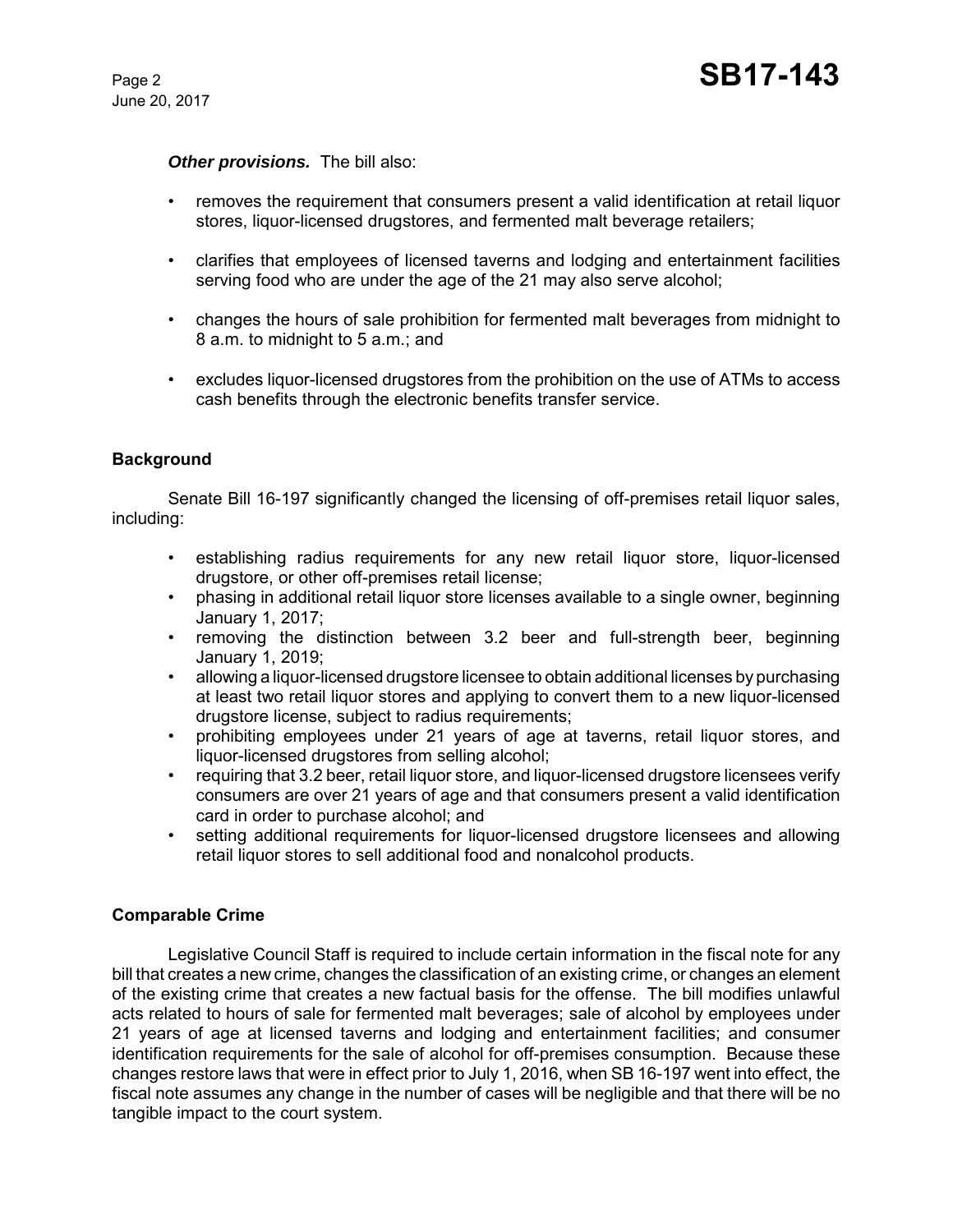June 20, 2017

#### **State Revenue**

#### *Beginning in FY 2017-18, the bill increases revenue to the Department of Revenue and the Department of Public Safety by a minimal amount.*

*Department of Revenue.* The bill increases revenue from liquor license fees to the Department of Revenue for any new liquor-licensed drugstore license applications received as a result of the bill. The state portion of the fee for a liquor-licensed drugstore license is \$227.50 in a city and \$312.50 in a county, plus a one-time application fee of \$1,950. Fee revenue is split between the General Fund and the Liquor Enforcement Division Cash Fund. The fiscal note assumes that any additional revenue will be minimal.

*Department of Public Safety.* The bill increases fee revenue to the Department of Public Safety for fingerprint background checks, which is deposited into the CBI Identification Unit Cash Fund. The current fee for background checks is \$39.50, which includes \$17.50 for a Federal Bureau of Investigation (FBI) fingerprint-based check, which is passed on to that federal agency.

#### **State Expenditures**

*Beginning in FY 2017-18, the bill increases the workload for the Department of Revenue, Department of Public Safety, and Department of Human Services; and decreases the workload for the Judicial Department,* as discussed below.

**Department of Revenue.** The bill increases the workload in the Department of Revenue to conduct rulemaking, handle additional liquor license applications, and adjust enforcement procedures. Allowing liquor-licensed drugstore licensees that applied for their license prior to October 1, 2016, to obtain additional liquor-licensed drugstore licenses may increase the number of liquor-licensed drugstore licenses issued. The fiscal note assumes that the workload increase will be minimal and can be accomplished within existing appropriations.

*Department of Public Safety.* To the extent the bill increases the number of applications for a liquor-licensed drugstore license, workload and costs will increase for the Department of Public Safety, as new applicants are required to obtain a fingerprint-based criminal background check. Background check costs include postage, per-print software, and equipment costs, as well as the pass through costs of the FBI background check.

*Judicial Department.* To the extent the bill decreases criminal cases, the workload for the Judicial Department will also decrease. Any decrease is expected to be minimal.

*Department of Human Services.* The bill increases workload in the Department of Human Services to communicate with public assistance recipients regarding where and how benefits can be accessed via ATM. The workload is expected to be minimal and can be accomplished within existing appropriations.

#### **Local Government Impact**

The bills increases the revenue and workload for local licensing authorities that process additional liquor-licensed drugstore license applications and conduct or update enforcement actions. A local licensing authority that is a city receives \$22.50 of the local licensing fee and a county receives \$37.50. The increase in revenue and workload is expected to be minimal.